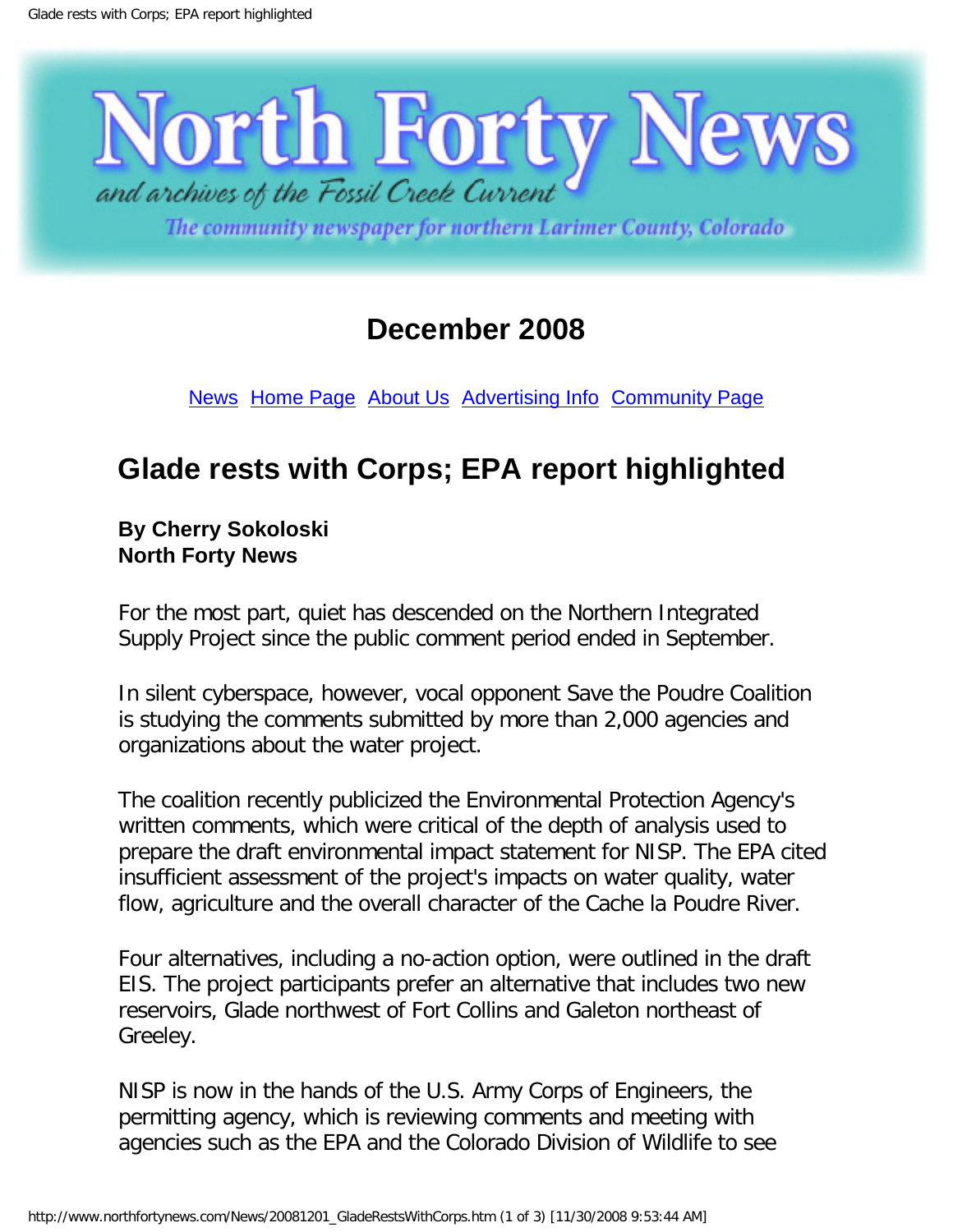what additional analysis needs to be done.

Brian Werner of the Northern Colorado Water Conservancy District, which has been coordinating NISP for the 12 participants, said the EPA concerns, submitted about two months ago, are "the same concerns that we've known about for a long time." He added that he thinks all of the environmental concerns "can be resolved or mitigated."

### *New consultant hired*

An additional consultant has been hired to specifically look at water quality issues that have arisen with NISP, Werner said. The firm Black & Veatch, a global engineering, consulting and construction company, will be working on those issues.

According to Chandler Peter of the Army Corps, the agency is assessing how much additional work needs to be done on the environmental impact statement, based on feedback received during the comment period. The Corps will decide whether to proceed to the final EIS or to require a supplemental EIS.

Fort Collins, which has been strongly critical of NISP as proposed in the draft EIS, requested a supplemental EIS. That process would include additional public hearings and would delay the final document, Peter said.

In general, the EPA's comments involve the need for more thorough analysis of expected NISP impacts. Specific areas of concern include the following.

- Impacts to wastewater treatment plants
- Changes in spring peak flows on the Poudre River that will impact sedimentation, channel changes and aquatic life
- Effects of climate change
- Inadequate study of alternatives that would have "less adverse impacts" than the participants' preferred alternative. The EPA suggested looking at agriculture-municipal leases and long-term transfers of water rights.
- Conservation: "Conservation efforts should be more fully considered," the EPA report stated.

### *Halligan/Seaman EIS*